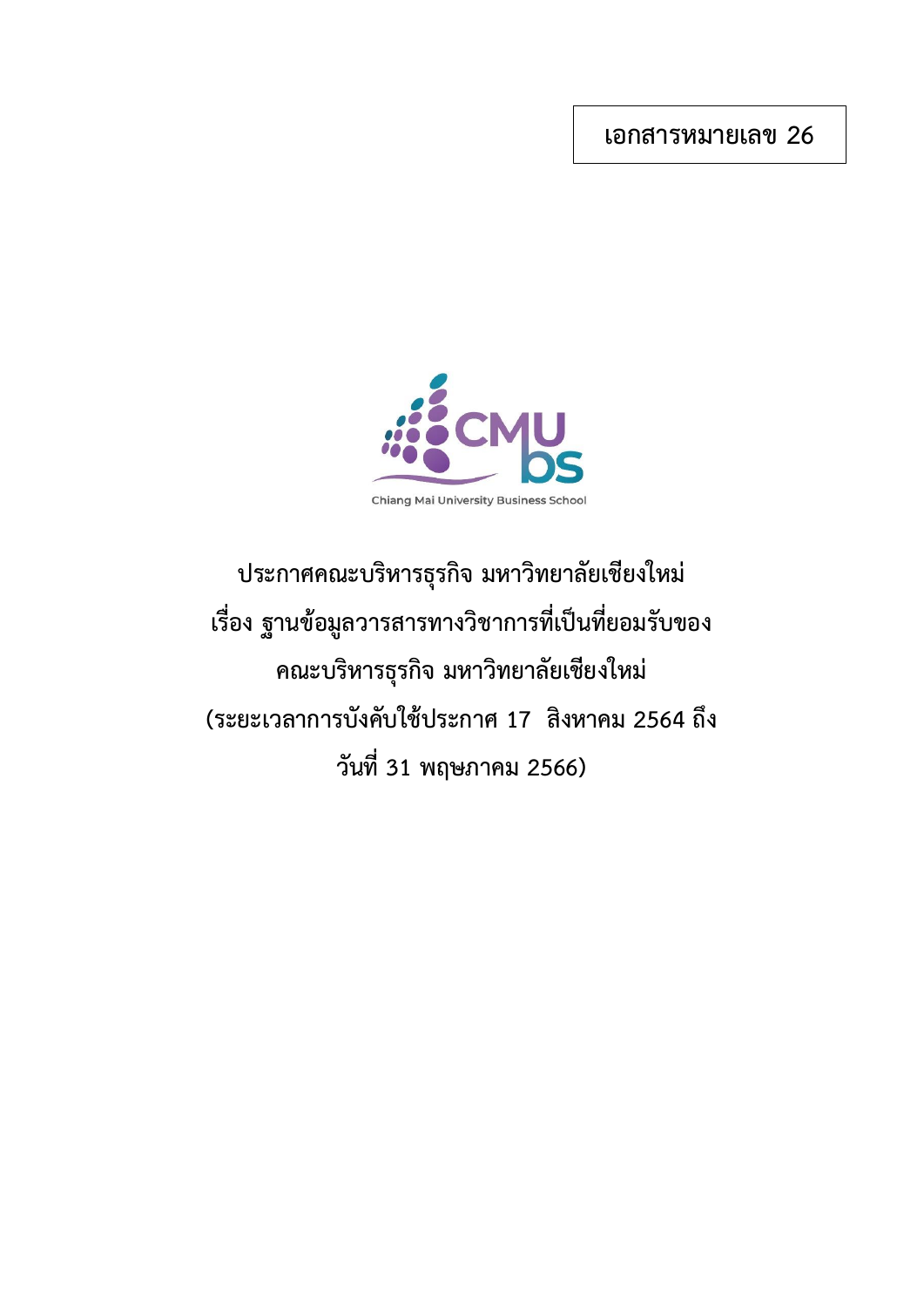

ประกาศคณะบริหารธุรกิจ มหาวิทยาลัยเชียงใหม่ เรื่อง ฐานข้อมูลวารสารทางวิชาการที่เป็นที่ยอมรับของคณะบริหารธุรกิจ มหาวิทยาลัยเชียงใหม่

คณะบริหารธุรกิจ มหาวิทยาลัยเชียงใหม่ ได้มีนโยบายในการขับเคลื่อนยุทธศาสตร์การวิจัย ตามมาตรฐานการรับรองมาตรฐานการศึกษาสากลของ AACSB (The Association to Advance Collegiate Schools of Business) ว่าด้วยกลยุทธ์การส่งเสริมให้เกิดผลิตผลทางวิชาการ โดยส่งเสริมให้คณาจารย์ คณะบริหารธุรกิจในการทำวิจัย ตีพิมพ์เผยแพร่ผลงานวิจัย

้ดังนั้น คณะบริหารธุรกิจ โดยผ่านมติที่ประชุมของคณะกรรมการวิจัยคณะบริหารธุรกิจ ครั้งที่ 9 /2564 ลงวันที่ 21 กรกฎาคม 2564 และคณะกรรมการบริหารประจำคณะบริหารธุรกิจ ครั้งที่ 13/2564 ลงวันที่ 11 สิงหาคม 2564 จึงขอกำหนดแนวปฏิบัติในการเลือกฐานข้อมูลวารสารทางวิชาการระดับชาติและ นานาชาติของคณะบริหารธุรกิจ มหาวิทยาลัยเชียงใหม่ ดังนี้ ฐานข้อมูลวารสารทางวิชาการระดับชาติ โดยศูนย์ดัชนีการอ้างอิงวารสารไทย TCI และฐานข้อมูลวารสารทางวิชาการระดับนานาชาติ จำนวน 7 ฐานข้อมูล ได้แก่ ERIC, MathSciNet, Pubmed, Scopus, JSTOR, Project Muse, Web of Science (Science Citation Index Expand, Social Sciences Citation Index, Art and Humanities Citation  $Index)$ 

ี่ทั้งนี้ หากบุคลากรของคณะบริหารธุรกิจผู้ใดตีพิมพ์บทความทางวิชาการในวารสารหรือสำนักพิมพ์ที่ อยู่ในฐานข้อมูลดังกล่าว จะสามารถนำผลงานเหล่านั้นมาใช้ประโยชน์ทางวิชาการตามเกณฑ์มาตรฐาน สำนักงานคณะกรรมการการอุดมศึกษา (สกอ.) และ มาตรฐานการศึกษาสากลของ AACSB (The Association to Advance Collegiate Schools of Business) และสามารถนำมาขอรับค่าสมนาคุณในการตีพิมพ์หรือ ขอรับทุนสนับสนุนการวิจัยได้

้ทั้งนี้ ตั้งแต่วันที่ 17 สิงหาคม 2564 ถึงวันที่ 31 พฤษภาคม 2566

ประกาศ ณ วันที่ 17 สิงหาคม พ.ศ. 2564

(ผู้ช่วยศาสตราจารย์ ดร. ก้องภู นิมานันท์) คณบดีคณะบริหารธุรกิจ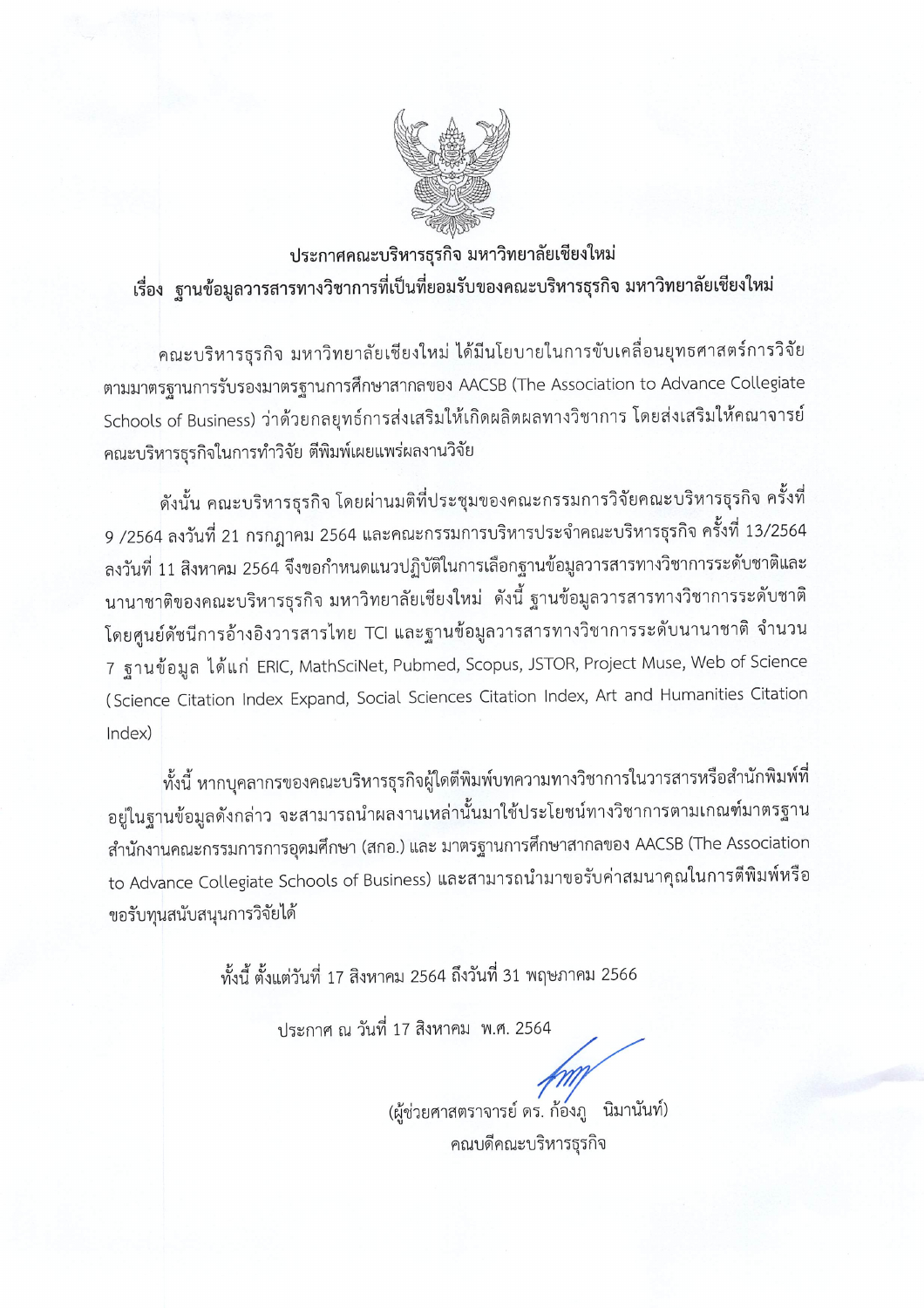## **Journal Selection Model (Academic year 2021 -2022\*)**

\*Academic year from 1<sup>st</sup> JUNE to 31st MAY

## **เพื่อจูงใจให้เกิดการตีพิมพ์ผลงานวิชาการที่เป็ นไปตามมาตรฐาน AACSB หรือการขอต าแหน่งทางวิชาการที่สูงขึ้น**



- $\overline{\Box}$  นับผลงานตามเกณฑ์มาตรฐาน AACSB ในการปรับสถานะ SA/SP อย่างน้อย 2 PRJs + 1 (a) (j) ใน 5 ปี
- $\overline{\boxtimes}$  นับผลงานตามเกณฑ์ สกอ. (OHEC)  $\bullet$  เพื่อการขอตำแหน่งทางวิชาการ
- $\overline{\mathsf{M}}$  ใช้ประโยชน์ทางวิชาการตามเกณฑ์ สกอ. (OHEC) ❤ อาจารย์ประจำ, อาจารย์ประจำหลักสูตร, อาจารย์ผู้รับผิดชอบหลักสูตร
- $\boxtimes$  การสนับสนุนเงินทุนวิจัย



## **Maintaining SA / SP status**

**PRJs >>** Business & Business Related (Keyword)